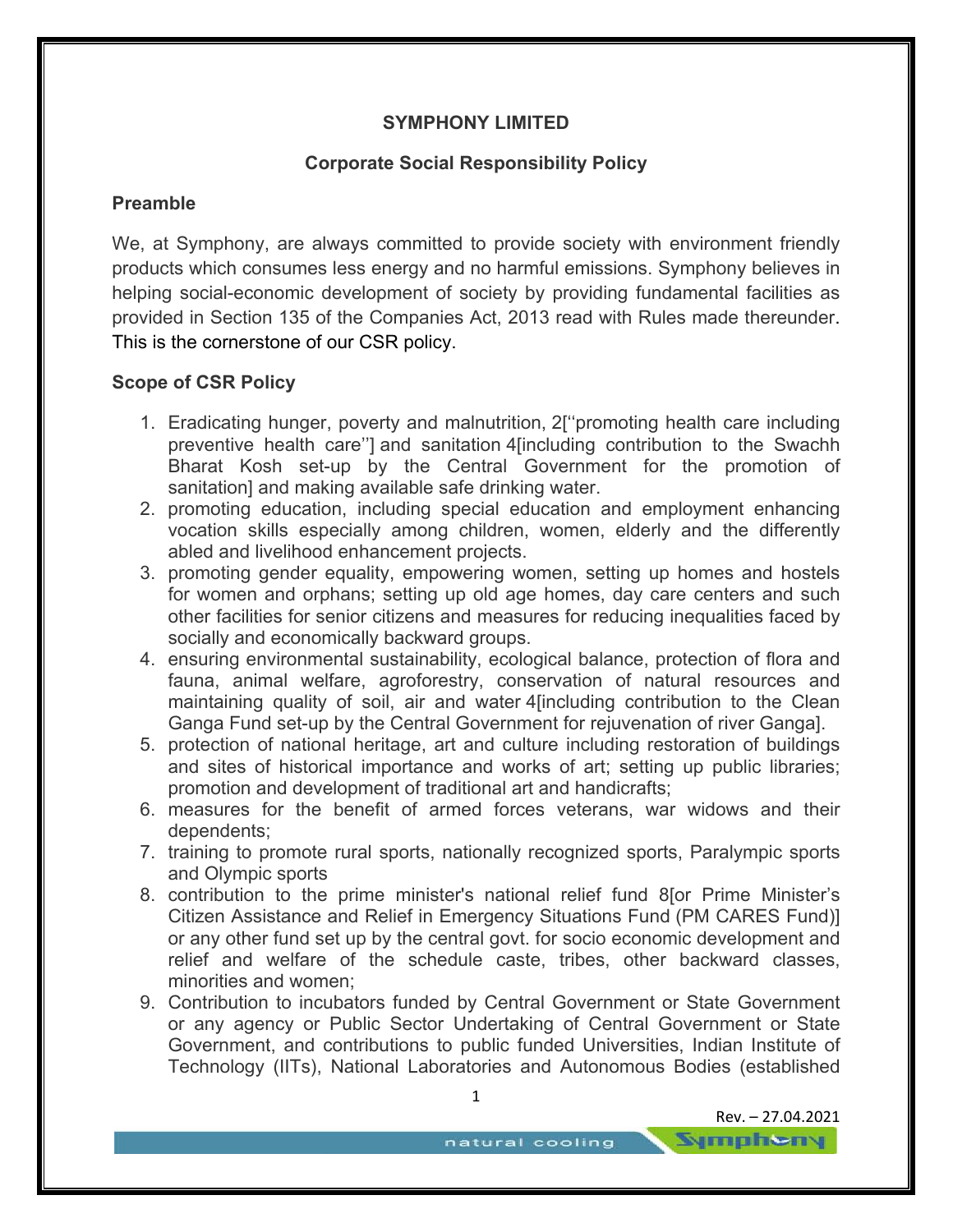under the auspices of Indian Council of Agricultural Research (ICAR), Indian Council of Medical Research (ICMR), Council of Scientific and Industrial Research (CSIR), Department of Atomic Energy (DAE), Defence Research and Development Organization (DRDO), 7[Department of Biotechnology (DBT)], Department of Science and Technology (DST), Ministry of Electronics and Information Technology) engaged in conducting research in science, technology, engineering and medicine aimed at promoting Sustainable Development Goals (SDGs).]

- 10. rural development projects]
- 11. slum area development.

Explanation.- For the purposes of this item, the term `slum area' shall mean any area declared as such by the Central Government or any State Government or any other competent authority under any law for the time being in force.]

- 12. disaster management, including relief, rehabilitation and reconstruction activities.]
- 13. Any other activities covered from time to time as may be covered by law.

#### **Implementation**

In every financial year, the Board of Directors, upon recommendation of Corporate Social Responsibility Committee, shall spend at least 2% of the average net profits of the company made during the three immediately preceding financial years in any of the aforesaid activities.

The Board of Directors shall give preference to the local area and areas around it where it operates or has direct or indirect business presence, for spending amount on aforesaid activities.

In the event of company's non-spending the amount of CSR, the Board shall in its report made under clause (o) of sub section (3) of section 134, specify the reasons for not spending the amount.

The Company's CSR Projects shall be implemented either directly by the Company or through Company established under section 8 of the Companies Act or a registered public trust or a registered society, registered under section 12A and 80G of the Income Tax Act, established by the Company or by any third party and having an established track record of at least three years or through any company established under section 8 of the Act or a registered trust or a society established by the Central or State Government, any entity established under an Act of Parliament or a State Legislature.

Every Company who intends to undertake any CSR Activity on behalf of the Company is required to register itself with the Central Government.

In such cases, the Company will specify the CSR Projects which may be undertaken by those Trusts in accordance with their Objects and administrative and accounting

2

Rev. – 27.04.2021

**Sympheny**